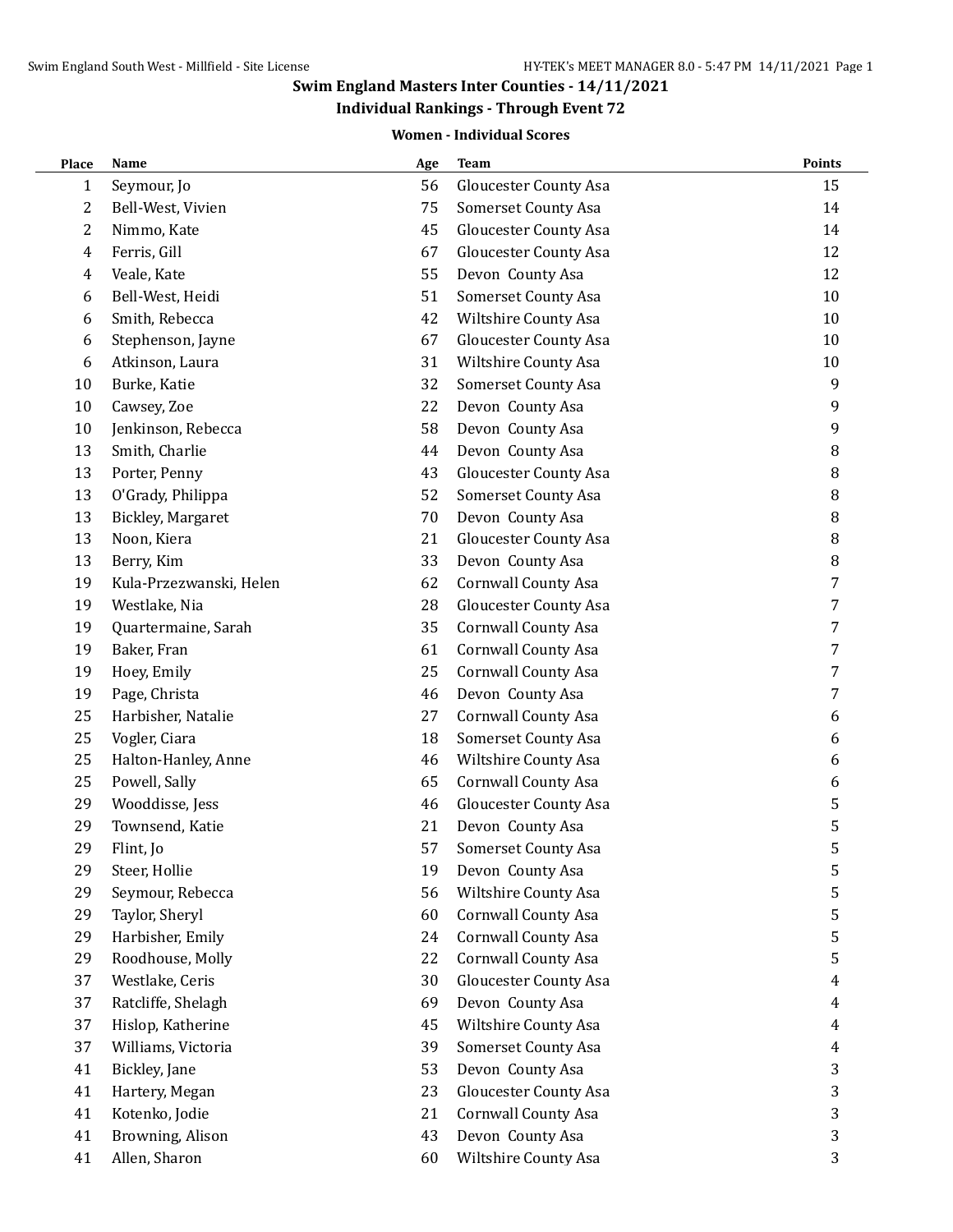## **Individual Rankings - Through Event 72**

#### **Women - Individual Scores**

| Place | <b>Name</b>         | Age | <b>Team</b>                | <b>Points</b> |
|-------|---------------------|-----|----------------------------|---------------|
| 41    | Yardley, Kathryn    | 30  | Devon County Asa           | 3             |
| 41    | Tanner, Holly       | 24  | Gloucester County Asa      | 3             |
| 41    | Gilbert, Jenni      | 30  | Somerset County Asa        | 3             |
| 41    | Moore, Charity      | 25  | Wiltshire County Asa       | 3             |
| 50    | Roger, Helen        | 36  | Wiltshire County Asa       |               |
| 50    | Parham, Adele       | 54  | <b>Somerset County Asa</b> |               |
| 50    | Turner, Clare       | 37  | Gloucester County Asa      |               |
| 50    | Blewett-Hill, Kerry | 35  | Cornwall County Asa        | 2             |
| 50    | Curnock, Rachel     | 34  | Gloucester County Asa      | 2             |
| 50    | Crozier, Cherie     | 57  | Somerset County Asa        |               |
| 50    | Burton, Jade        | 23  | Somerset County Asa        | 2             |
| 50    | Flint, Katherine    | 23  | Somerset County Asa        | 2             |
| 58    | Attfield, Alison    | 61  | <b>Cornwall County Asa</b> |               |
| 58    | Nicholls, Anne      | 64  | Gloucester County Asa      |               |
| 58    | Richards, Alex      | 27  | Wiltshire County Asa       |               |
| 58    | Chippett, Amy       | 39  | Cornwall County Asa        |               |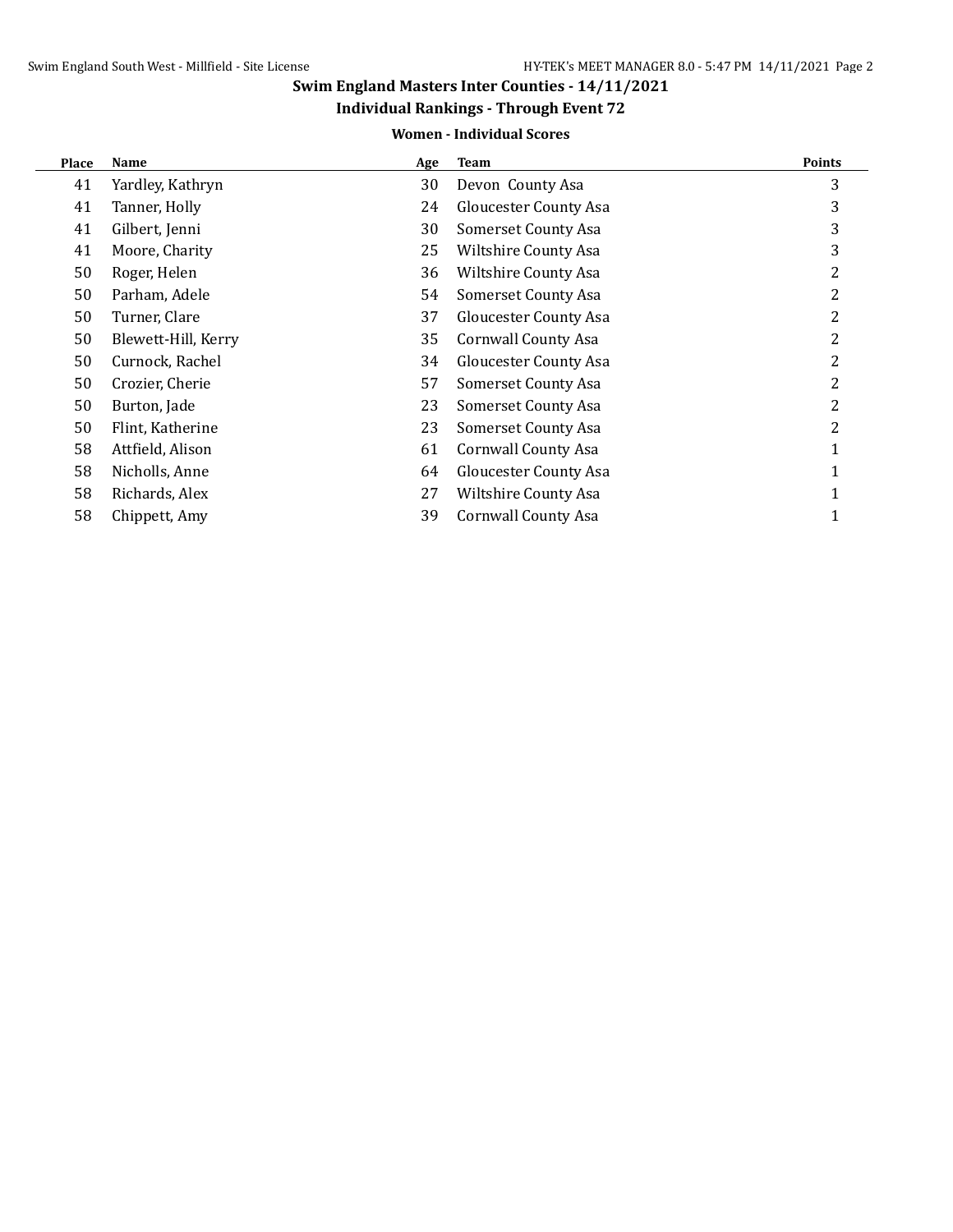## **Individual Rankings - Through Event 72**

#### **Men - Individual Scores**

| Veale, Simon<br>65<br>Devon County Asa<br>19<br>$\mathbf{1}$<br>$\overline{c}$<br><b>Cornwall County Asa</b><br>16<br>Milne, Graham<br>67<br>3<br>Veale, Kalon<br>30<br>Devon County Asa<br>15<br>Hayward, Peter<br>Devon County Asa<br>13<br>62<br>4<br>Barnes, Ollie<br><b>Gloucester County Asa</b><br>13<br>4<br>40<br>13<br>Bailey, Matt<br>49<br><b>Gloucester County Asa</b><br>4<br>Pickup, Dan<br>32<br>Wiltshire County Asa<br>13<br>4<br>8<br>Niemand, Philip<br>46<br>Somerset County Asa<br>12<br>9<br>Mullinger, Simon<br>50<br>Wiltshire County Asa<br>10<br>9<br>Anderson, John<br>Somerset County Asa<br>10<br>68<br>9<br>Barrett, Warren<br>Devon County Asa<br>10<br>34<br>9<br>Henry, Mat<br>31<br>Devon County Asa<br>10<br>13<br>Chapman, Timon<br>19<br><b>Cornwall County Asa</b><br>9<br>13<br><b>Gloucester County Asa</b><br>Munden, Craig<br>24<br>9<br>Devon County Asa<br>9<br>13<br>Hughes, Tom<br>36<br>13<br>Partridge, Mark<br>58<br><b>Gloucester County Asa</b><br>9<br>17<br>McGregor, Calum<br><b>Gloucester County Asa</b><br>$\, 8$<br>26<br>$\, 8$<br>17<br>Cherrington, Tony<br>79<br><b>Gloucester County Asa</b><br>7<br>19<br>Morrow, Tom<br>65<br><b>Gloucester County Asa</b><br>19<br>63<br><b>Gloucester County Asa</b><br>7<br>Stepehnson, Colin<br>7<br>19<br>Oakes, Luke<br>35<br>Somerset County Asa<br>22<br>Bennetto, Tim<br>Somerset County Asa<br>6<br>76<br>22<br>Chapman, Andy<br>68<br>Wiltshire County Asa<br>6<br>22<br>Davies, Morgan<br>20<br><b>Gloucester County Asa</b><br>6<br>22<br>Thomas, Steve<br>58<br>Somerset County Asa<br>6<br>22<br>Hill, Matthew<br>35<br><b>Cornwall County Asa</b><br>6<br>22<br>Elam, Luke<br>27<br>Somerset County Asa<br>6<br>5<br>28<br>Smith, Kieran<br>23<br>Somerset County Asa<br>5<br>Devon County Asa<br>28<br>Will, Rob<br>42<br>5<br>Devon County Asa<br>28<br>Taylor, Neal<br>36<br>28<br>5<br>36<br>Semple, Michael<br><b>Somerset County Asa</b><br>5<br>28<br>Rob, Guy<br>63<br><b>Gloucester County Asa</b><br>5<br>28<br>Kinsey, Sean<br>57<br><b>Gloucester County Asa</b><br>5<br>28<br>Long, Sam<br>30<br>Somerset County Asa<br>35<br>Stephens, Peter<br><b>Cornwall County Asa</b><br>74<br>4<br>35<br>Davis, Jon-Paul<br>Devon County Asa<br>18<br>4<br>35<br>McLellan, Laurence<br>25<br><b>Cornwall County Asa</b><br>4<br>35<br>Wiltshire County Asa<br>Bailey, Phil<br>58<br>4<br>35<br>Devon County Asa<br>Garros, Dominic<br>48<br>4<br>35<br><b>Cornwall County Asa</b><br>Instance, Kevin<br>54<br>4<br>35<br>Travers-Griffin, Nigel<br>52<br>Devon County Asa<br>4<br>35<br>Russell, Jon<br>40<br>Wiltshire County Asa<br>4<br>35<br>Cridland, Graham<br>53<br>Devon County Asa<br>4<br><b>Gloucester County Asa</b><br>35<br>Pearson, Luke<br>33<br>4<br>35<br>Brown, Richard<br>Wiltshire County Asa<br>44<br>4 | Place | Name | Age | <b>Team</b> | Points |
|-----------------------------------------------------------------------------------------------------------------------------------------------------------------------------------------------------------------------------------------------------------------------------------------------------------------------------------------------------------------------------------------------------------------------------------------------------------------------------------------------------------------------------------------------------------------------------------------------------------------------------------------------------------------------------------------------------------------------------------------------------------------------------------------------------------------------------------------------------------------------------------------------------------------------------------------------------------------------------------------------------------------------------------------------------------------------------------------------------------------------------------------------------------------------------------------------------------------------------------------------------------------------------------------------------------------------------------------------------------------------------------------------------------------------------------------------------------------------------------------------------------------------------------------------------------------------------------------------------------------------------------------------------------------------------------------------------------------------------------------------------------------------------------------------------------------------------------------------------------------------------------------------------------------------------------------------------------------------------------------------------------------------------------------------------------------------------------------------------------------------------------------------------------------------------------------------------------------------------------------------------------------------------------------------------------------------------------------------------------------------------------------------------------------------------------------------------------------------------------------------------------------------------------------------------------------------------------------------------------------------------------------------------------------------------------------------------------------------------------------------------------------------------------------------------------------------------------------------------|-------|------|-----|-------------|--------|
|                                                                                                                                                                                                                                                                                                                                                                                                                                                                                                                                                                                                                                                                                                                                                                                                                                                                                                                                                                                                                                                                                                                                                                                                                                                                                                                                                                                                                                                                                                                                                                                                                                                                                                                                                                                                                                                                                                                                                                                                                                                                                                                                                                                                                                                                                                                                                                                                                                                                                                                                                                                                                                                                                                                                                                                                                                                     |       |      |     |             |        |
|                                                                                                                                                                                                                                                                                                                                                                                                                                                                                                                                                                                                                                                                                                                                                                                                                                                                                                                                                                                                                                                                                                                                                                                                                                                                                                                                                                                                                                                                                                                                                                                                                                                                                                                                                                                                                                                                                                                                                                                                                                                                                                                                                                                                                                                                                                                                                                                                                                                                                                                                                                                                                                                                                                                                                                                                                                                     |       |      |     |             |        |
|                                                                                                                                                                                                                                                                                                                                                                                                                                                                                                                                                                                                                                                                                                                                                                                                                                                                                                                                                                                                                                                                                                                                                                                                                                                                                                                                                                                                                                                                                                                                                                                                                                                                                                                                                                                                                                                                                                                                                                                                                                                                                                                                                                                                                                                                                                                                                                                                                                                                                                                                                                                                                                                                                                                                                                                                                                                     |       |      |     |             |        |
|                                                                                                                                                                                                                                                                                                                                                                                                                                                                                                                                                                                                                                                                                                                                                                                                                                                                                                                                                                                                                                                                                                                                                                                                                                                                                                                                                                                                                                                                                                                                                                                                                                                                                                                                                                                                                                                                                                                                                                                                                                                                                                                                                                                                                                                                                                                                                                                                                                                                                                                                                                                                                                                                                                                                                                                                                                                     |       |      |     |             |        |
|                                                                                                                                                                                                                                                                                                                                                                                                                                                                                                                                                                                                                                                                                                                                                                                                                                                                                                                                                                                                                                                                                                                                                                                                                                                                                                                                                                                                                                                                                                                                                                                                                                                                                                                                                                                                                                                                                                                                                                                                                                                                                                                                                                                                                                                                                                                                                                                                                                                                                                                                                                                                                                                                                                                                                                                                                                                     |       |      |     |             |        |
|                                                                                                                                                                                                                                                                                                                                                                                                                                                                                                                                                                                                                                                                                                                                                                                                                                                                                                                                                                                                                                                                                                                                                                                                                                                                                                                                                                                                                                                                                                                                                                                                                                                                                                                                                                                                                                                                                                                                                                                                                                                                                                                                                                                                                                                                                                                                                                                                                                                                                                                                                                                                                                                                                                                                                                                                                                                     |       |      |     |             |        |
|                                                                                                                                                                                                                                                                                                                                                                                                                                                                                                                                                                                                                                                                                                                                                                                                                                                                                                                                                                                                                                                                                                                                                                                                                                                                                                                                                                                                                                                                                                                                                                                                                                                                                                                                                                                                                                                                                                                                                                                                                                                                                                                                                                                                                                                                                                                                                                                                                                                                                                                                                                                                                                                                                                                                                                                                                                                     |       |      |     |             |        |
|                                                                                                                                                                                                                                                                                                                                                                                                                                                                                                                                                                                                                                                                                                                                                                                                                                                                                                                                                                                                                                                                                                                                                                                                                                                                                                                                                                                                                                                                                                                                                                                                                                                                                                                                                                                                                                                                                                                                                                                                                                                                                                                                                                                                                                                                                                                                                                                                                                                                                                                                                                                                                                                                                                                                                                                                                                                     |       |      |     |             |        |
|                                                                                                                                                                                                                                                                                                                                                                                                                                                                                                                                                                                                                                                                                                                                                                                                                                                                                                                                                                                                                                                                                                                                                                                                                                                                                                                                                                                                                                                                                                                                                                                                                                                                                                                                                                                                                                                                                                                                                                                                                                                                                                                                                                                                                                                                                                                                                                                                                                                                                                                                                                                                                                                                                                                                                                                                                                                     |       |      |     |             |        |
|                                                                                                                                                                                                                                                                                                                                                                                                                                                                                                                                                                                                                                                                                                                                                                                                                                                                                                                                                                                                                                                                                                                                                                                                                                                                                                                                                                                                                                                                                                                                                                                                                                                                                                                                                                                                                                                                                                                                                                                                                                                                                                                                                                                                                                                                                                                                                                                                                                                                                                                                                                                                                                                                                                                                                                                                                                                     |       |      |     |             |        |
|                                                                                                                                                                                                                                                                                                                                                                                                                                                                                                                                                                                                                                                                                                                                                                                                                                                                                                                                                                                                                                                                                                                                                                                                                                                                                                                                                                                                                                                                                                                                                                                                                                                                                                                                                                                                                                                                                                                                                                                                                                                                                                                                                                                                                                                                                                                                                                                                                                                                                                                                                                                                                                                                                                                                                                                                                                                     |       |      |     |             |        |
|                                                                                                                                                                                                                                                                                                                                                                                                                                                                                                                                                                                                                                                                                                                                                                                                                                                                                                                                                                                                                                                                                                                                                                                                                                                                                                                                                                                                                                                                                                                                                                                                                                                                                                                                                                                                                                                                                                                                                                                                                                                                                                                                                                                                                                                                                                                                                                                                                                                                                                                                                                                                                                                                                                                                                                                                                                                     |       |      |     |             |        |
|                                                                                                                                                                                                                                                                                                                                                                                                                                                                                                                                                                                                                                                                                                                                                                                                                                                                                                                                                                                                                                                                                                                                                                                                                                                                                                                                                                                                                                                                                                                                                                                                                                                                                                                                                                                                                                                                                                                                                                                                                                                                                                                                                                                                                                                                                                                                                                                                                                                                                                                                                                                                                                                                                                                                                                                                                                                     |       |      |     |             |        |
|                                                                                                                                                                                                                                                                                                                                                                                                                                                                                                                                                                                                                                                                                                                                                                                                                                                                                                                                                                                                                                                                                                                                                                                                                                                                                                                                                                                                                                                                                                                                                                                                                                                                                                                                                                                                                                                                                                                                                                                                                                                                                                                                                                                                                                                                                                                                                                                                                                                                                                                                                                                                                                                                                                                                                                                                                                                     |       |      |     |             |        |
|                                                                                                                                                                                                                                                                                                                                                                                                                                                                                                                                                                                                                                                                                                                                                                                                                                                                                                                                                                                                                                                                                                                                                                                                                                                                                                                                                                                                                                                                                                                                                                                                                                                                                                                                                                                                                                                                                                                                                                                                                                                                                                                                                                                                                                                                                                                                                                                                                                                                                                                                                                                                                                                                                                                                                                                                                                                     |       |      |     |             |        |
|                                                                                                                                                                                                                                                                                                                                                                                                                                                                                                                                                                                                                                                                                                                                                                                                                                                                                                                                                                                                                                                                                                                                                                                                                                                                                                                                                                                                                                                                                                                                                                                                                                                                                                                                                                                                                                                                                                                                                                                                                                                                                                                                                                                                                                                                                                                                                                                                                                                                                                                                                                                                                                                                                                                                                                                                                                                     |       |      |     |             |        |
|                                                                                                                                                                                                                                                                                                                                                                                                                                                                                                                                                                                                                                                                                                                                                                                                                                                                                                                                                                                                                                                                                                                                                                                                                                                                                                                                                                                                                                                                                                                                                                                                                                                                                                                                                                                                                                                                                                                                                                                                                                                                                                                                                                                                                                                                                                                                                                                                                                                                                                                                                                                                                                                                                                                                                                                                                                                     |       |      |     |             |        |
|                                                                                                                                                                                                                                                                                                                                                                                                                                                                                                                                                                                                                                                                                                                                                                                                                                                                                                                                                                                                                                                                                                                                                                                                                                                                                                                                                                                                                                                                                                                                                                                                                                                                                                                                                                                                                                                                                                                                                                                                                                                                                                                                                                                                                                                                                                                                                                                                                                                                                                                                                                                                                                                                                                                                                                                                                                                     |       |      |     |             |        |
|                                                                                                                                                                                                                                                                                                                                                                                                                                                                                                                                                                                                                                                                                                                                                                                                                                                                                                                                                                                                                                                                                                                                                                                                                                                                                                                                                                                                                                                                                                                                                                                                                                                                                                                                                                                                                                                                                                                                                                                                                                                                                                                                                                                                                                                                                                                                                                                                                                                                                                                                                                                                                                                                                                                                                                                                                                                     |       |      |     |             |        |
|                                                                                                                                                                                                                                                                                                                                                                                                                                                                                                                                                                                                                                                                                                                                                                                                                                                                                                                                                                                                                                                                                                                                                                                                                                                                                                                                                                                                                                                                                                                                                                                                                                                                                                                                                                                                                                                                                                                                                                                                                                                                                                                                                                                                                                                                                                                                                                                                                                                                                                                                                                                                                                                                                                                                                                                                                                                     |       |      |     |             |        |
|                                                                                                                                                                                                                                                                                                                                                                                                                                                                                                                                                                                                                                                                                                                                                                                                                                                                                                                                                                                                                                                                                                                                                                                                                                                                                                                                                                                                                                                                                                                                                                                                                                                                                                                                                                                                                                                                                                                                                                                                                                                                                                                                                                                                                                                                                                                                                                                                                                                                                                                                                                                                                                                                                                                                                                                                                                                     |       |      |     |             |        |
|                                                                                                                                                                                                                                                                                                                                                                                                                                                                                                                                                                                                                                                                                                                                                                                                                                                                                                                                                                                                                                                                                                                                                                                                                                                                                                                                                                                                                                                                                                                                                                                                                                                                                                                                                                                                                                                                                                                                                                                                                                                                                                                                                                                                                                                                                                                                                                                                                                                                                                                                                                                                                                                                                                                                                                                                                                                     |       |      |     |             |        |
|                                                                                                                                                                                                                                                                                                                                                                                                                                                                                                                                                                                                                                                                                                                                                                                                                                                                                                                                                                                                                                                                                                                                                                                                                                                                                                                                                                                                                                                                                                                                                                                                                                                                                                                                                                                                                                                                                                                                                                                                                                                                                                                                                                                                                                                                                                                                                                                                                                                                                                                                                                                                                                                                                                                                                                                                                                                     |       |      |     |             |        |
|                                                                                                                                                                                                                                                                                                                                                                                                                                                                                                                                                                                                                                                                                                                                                                                                                                                                                                                                                                                                                                                                                                                                                                                                                                                                                                                                                                                                                                                                                                                                                                                                                                                                                                                                                                                                                                                                                                                                                                                                                                                                                                                                                                                                                                                                                                                                                                                                                                                                                                                                                                                                                                                                                                                                                                                                                                                     |       |      |     |             |        |
|                                                                                                                                                                                                                                                                                                                                                                                                                                                                                                                                                                                                                                                                                                                                                                                                                                                                                                                                                                                                                                                                                                                                                                                                                                                                                                                                                                                                                                                                                                                                                                                                                                                                                                                                                                                                                                                                                                                                                                                                                                                                                                                                                                                                                                                                                                                                                                                                                                                                                                                                                                                                                                                                                                                                                                                                                                                     |       |      |     |             |        |
|                                                                                                                                                                                                                                                                                                                                                                                                                                                                                                                                                                                                                                                                                                                                                                                                                                                                                                                                                                                                                                                                                                                                                                                                                                                                                                                                                                                                                                                                                                                                                                                                                                                                                                                                                                                                                                                                                                                                                                                                                                                                                                                                                                                                                                                                                                                                                                                                                                                                                                                                                                                                                                                                                                                                                                                                                                                     |       |      |     |             |        |
|                                                                                                                                                                                                                                                                                                                                                                                                                                                                                                                                                                                                                                                                                                                                                                                                                                                                                                                                                                                                                                                                                                                                                                                                                                                                                                                                                                                                                                                                                                                                                                                                                                                                                                                                                                                                                                                                                                                                                                                                                                                                                                                                                                                                                                                                                                                                                                                                                                                                                                                                                                                                                                                                                                                                                                                                                                                     |       |      |     |             |        |
|                                                                                                                                                                                                                                                                                                                                                                                                                                                                                                                                                                                                                                                                                                                                                                                                                                                                                                                                                                                                                                                                                                                                                                                                                                                                                                                                                                                                                                                                                                                                                                                                                                                                                                                                                                                                                                                                                                                                                                                                                                                                                                                                                                                                                                                                                                                                                                                                                                                                                                                                                                                                                                                                                                                                                                                                                                                     |       |      |     |             |        |
|                                                                                                                                                                                                                                                                                                                                                                                                                                                                                                                                                                                                                                                                                                                                                                                                                                                                                                                                                                                                                                                                                                                                                                                                                                                                                                                                                                                                                                                                                                                                                                                                                                                                                                                                                                                                                                                                                                                                                                                                                                                                                                                                                                                                                                                                                                                                                                                                                                                                                                                                                                                                                                                                                                                                                                                                                                                     |       |      |     |             |        |
|                                                                                                                                                                                                                                                                                                                                                                                                                                                                                                                                                                                                                                                                                                                                                                                                                                                                                                                                                                                                                                                                                                                                                                                                                                                                                                                                                                                                                                                                                                                                                                                                                                                                                                                                                                                                                                                                                                                                                                                                                                                                                                                                                                                                                                                                                                                                                                                                                                                                                                                                                                                                                                                                                                                                                                                                                                                     |       |      |     |             |        |
|                                                                                                                                                                                                                                                                                                                                                                                                                                                                                                                                                                                                                                                                                                                                                                                                                                                                                                                                                                                                                                                                                                                                                                                                                                                                                                                                                                                                                                                                                                                                                                                                                                                                                                                                                                                                                                                                                                                                                                                                                                                                                                                                                                                                                                                                                                                                                                                                                                                                                                                                                                                                                                                                                                                                                                                                                                                     |       |      |     |             |        |
|                                                                                                                                                                                                                                                                                                                                                                                                                                                                                                                                                                                                                                                                                                                                                                                                                                                                                                                                                                                                                                                                                                                                                                                                                                                                                                                                                                                                                                                                                                                                                                                                                                                                                                                                                                                                                                                                                                                                                                                                                                                                                                                                                                                                                                                                                                                                                                                                                                                                                                                                                                                                                                                                                                                                                                                                                                                     |       |      |     |             |        |
|                                                                                                                                                                                                                                                                                                                                                                                                                                                                                                                                                                                                                                                                                                                                                                                                                                                                                                                                                                                                                                                                                                                                                                                                                                                                                                                                                                                                                                                                                                                                                                                                                                                                                                                                                                                                                                                                                                                                                                                                                                                                                                                                                                                                                                                                                                                                                                                                                                                                                                                                                                                                                                                                                                                                                                                                                                                     |       |      |     |             |        |
|                                                                                                                                                                                                                                                                                                                                                                                                                                                                                                                                                                                                                                                                                                                                                                                                                                                                                                                                                                                                                                                                                                                                                                                                                                                                                                                                                                                                                                                                                                                                                                                                                                                                                                                                                                                                                                                                                                                                                                                                                                                                                                                                                                                                                                                                                                                                                                                                                                                                                                                                                                                                                                                                                                                                                                                                                                                     |       |      |     |             |        |
|                                                                                                                                                                                                                                                                                                                                                                                                                                                                                                                                                                                                                                                                                                                                                                                                                                                                                                                                                                                                                                                                                                                                                                                                                                                                                                                                                                                                                                                                                                                                                                                                                                                                                                                                                                                                                                                                                                                                                                                                                                                                                                                                                                                                                                                                                                                                                                                                                                                                                                                                                                                                                                                                                                                                                                                                                                                     |       |      |     |             |        |
|                                                                                                                                                                                                                                                                                                                                                                                                                                                                                                                                                                                                                                                                                                                                                                                                                                                                                                                                                                                                                                                                                                                                                                                                                                                                                                                                                                                                                                                                                                                                                                                                                                                                                                                                                                                                                                                                                                                                                                                                                                                                                                                                                                                                                                                                                                                                                                                                                                                                                                                                                                                                                                                                                                                                                                                                                                                     |       |      |     |             |        |
|                                                                                                                                                                                                                                                                                                                                                                                                                                                                                                                                                                                                                                                                                                                                                                                                                                                                                                                                                                                                                                                                                                                                                                                                                                                                                                                                                                                                                                                                                                                                                                                                                                                                                                                                                                                                                                                                                                                                                                                                                                                                                                                                                                                                                                                                                                                                                                                                                                                                                                                                                                                                                                                                                                                                                                                                                                                     |       |      |     |             |        |
|                                                                                                                                                                                                                                                                                                                                                                                                                                                                                                                                                                                                                                                                                                                                                                                                                                                                                                                                                                                                                                                                                                                                                                                                                                                                                                                                                                                                                                                                                                                                                                                                                                                                                                                                                                                                                                                                                                                                                                                                                                                                                                                                                                                                                                                                                                                                                                                                                                                                                                                                                                                                                                                                                                                                                                                                                                                     |       |      |     |             |        |
|                                                                                                                                                                                                                                                                                                                                                                                                                                                                                                                                                                                                                                                                                                                                                                                                                                                                                                                                                                                                                                                                                                                                                                                                                                                                                                                                                                                                                                                                                                                                                                                                                                                                                                                                                                                                                                                                                                                                                                                                                                                                                                                                                                                                                                                                                                                                                                                                                                                                                                                                                                                                                                                                                                                                                                                                                                                     |       |      |     |             |        |
|                                                                                                                                                                                                                                                                                                                                                                                                                                                                                                                                                                                                                                                                                                                                                                                                                                                                                                                                                                                                                                                                                                                                                                                                                                                                                                                                                                                                                                                                                                                                                                                                                                                                                                                                                                                                                                                                                                                                                                                                                                                                                                                                                                                                                                                                                                                                                                                                                                                                                                                                                                                                                                                                                                                                                                                                                                                     |       |      |     |             |        |
|                                                                                                                                                                                                                                                                                                                                                                                                                                                                                                                                                                                                                                                                                                                                                                                                                                                                                                                                                                                                                                                                                                                                                                                                                                                                                                                                                                                                                                                                                                                                                                                                                                                                                                                                                                                                                                                                                                                                                                                                                                                                                                                                                                                                                                                                                                                                                                                                                                                                                                                                                                                                                                                                                                                                                                                                                                                     |       |      |     |             |        |
|                                                                                                                                                                                                                                                                                                                                                                                                                                                                                                                                                                                                                                                                                                                                                                                                                                                                                                                                                                                                                                                                                                                                                                                                                                                                                                                                                                                                                                                                                                                                                                                                                                                                                                                                                                                                                                                                                                                                                                                                                                                                                                                                                                                                                                                                                                                                                                                                                                                                                                                                                                                                                                                                                                                                                                                                                                                     |       |      |     |             |        |
|                                                                                                                                                                                                                                                                                                                                                                                                                                                                                                                                                                                                                                                                                                                                                                                                                                                                                                                                                                                                                                                                                                                                                                                                                                                                                                                                                                                                                                                                                                                                                                                                                                                                                                                                                                                                                                                                                                                                                                                                                                                                                                                                                                                                                                                                                                                                                                                                                                                                                                                                                                                                                                                                                                                                                                                                                                                     |       |      |     |             |        |
|                                                                                                                                                                                                                                                                                                                                                                                                                                                                                                                                                                                                                                                                                                                                                                                                                                                                                                                                                                                                                                                                                                                                                                                                                                                                                                                                                                                                                                                                                                                                                                                                                                                                                                                                                                                                                                                                                                                                                                                                                                                                                                                                                                                                                                                                                                                                                                                                                                                                                                                                                                                                                                                                                                                                                                                                                                                     |       |      |     |             |        |
|                                                                                                                                                                                                                                                                                                                                                                                                                                                                                                                                                                                                                                                                                                                                                                                                                                                                                                                                                                                                                                                                                                                                                                                                                                                                                                                                                                                                                                                                                                                                                                                                                                                                                                                                                                                                                                                                                                                                                                                                                                                                                                                                                                                                                                                                                                                                                                                                                                                                                                                                                                                                                                                                                                                                                                                                                                                     |       |      |     |             |        |